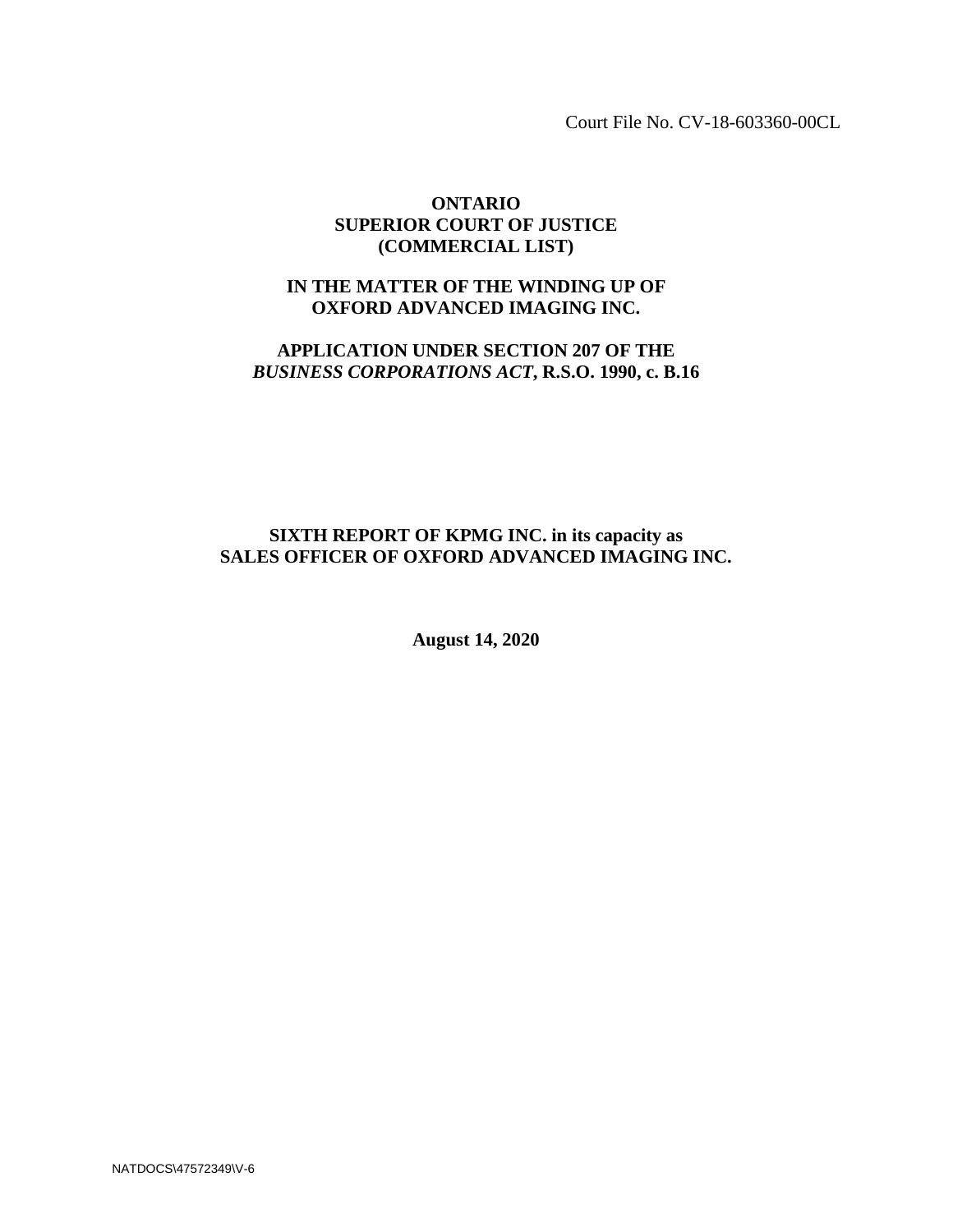# **TABLE OF CONTENTS**

**Page**

| I.        | <b>INTRODUCTION AND SUMMARY OF PROCEEDINGS</b> | 4                |
|-----------|------------------------------------------------|------------------|
|           | II. PURPOSE OF THIS SIXTH REPORT               | 6                |
|           | III. UPDATE ON THE SALES OFFICER'S ACTIVITIES  | 8                |
|           | IV. TRANSACTION POST-CLOSING MATTERS           | $\boldsymbol{9}$ |
|           | V. CLAIMS PROCEDURE                            | 10               |
|           | VI. RECEIPTS AND DISBURSEMENTS                 | 12               |
|           | <b>VII. PROPOSED DISTRIBUTION</b>              | 14               |
|           | <b>VIII. APPROVAL OF PROFESSIONAL FEES</b>     | 17               |
|           | IX. SALES OFFICER DISCHARGE                    | 18               |
| <b>X.</b> | <b>CONCLUSION</b>                              | 19               |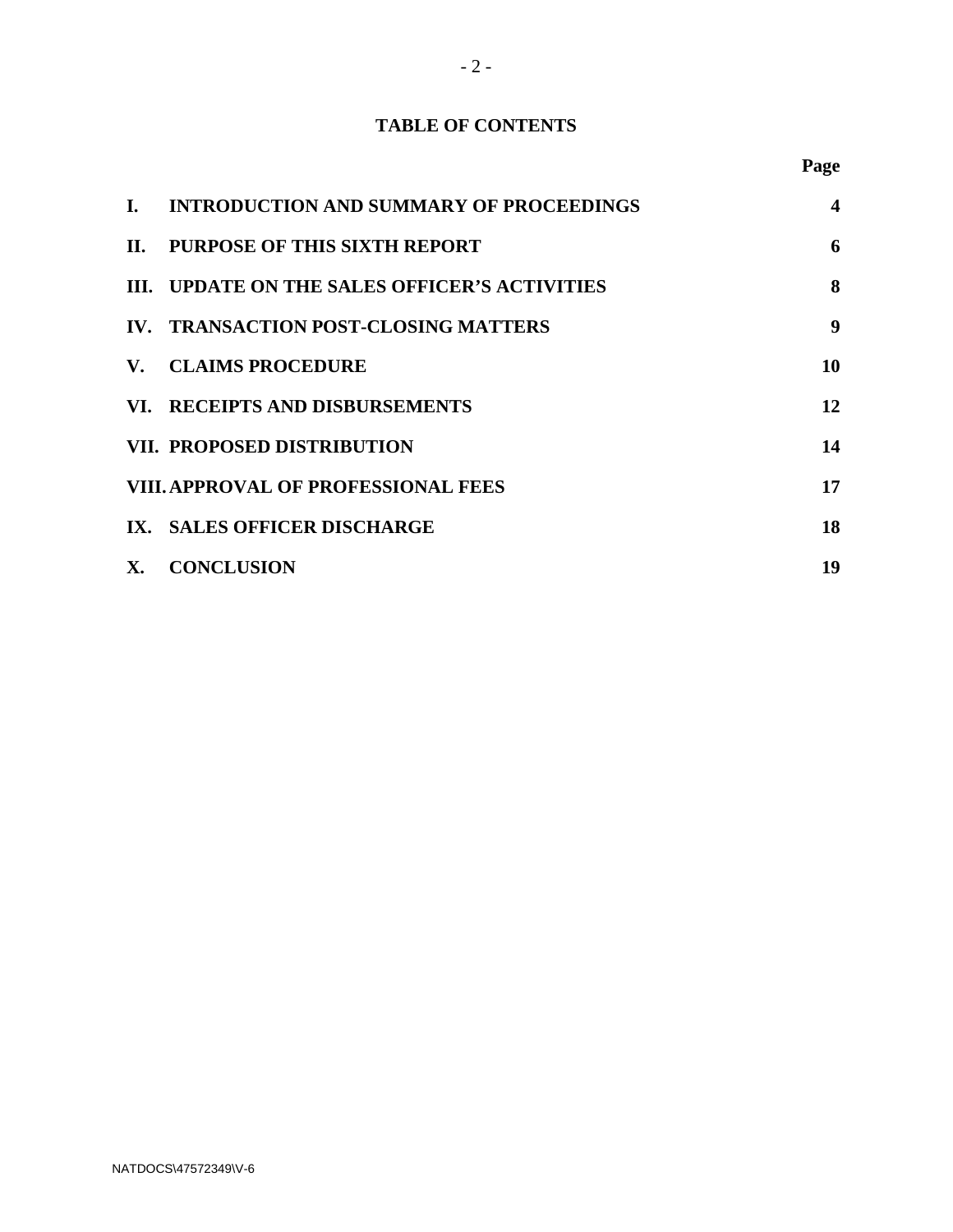#### **LIST OF APPENDICES**

- Appendix A Appointment Order
- Appendix B Fourth Report (without appendices)
- Appendix C Claims Procedure Order
- Appendix D Fifth Report (without appendices)
- Appendix E Second Distribution Order
- Appendix F Preferred Shareholder Distribution Schedule
- Appendix G Fee Affidavit of Anamika Gadia of KPMG sworn August 13, 2020
- Appendix H Fee Affidavit of Robert Kennedy of Dentons sworn August 14, 2020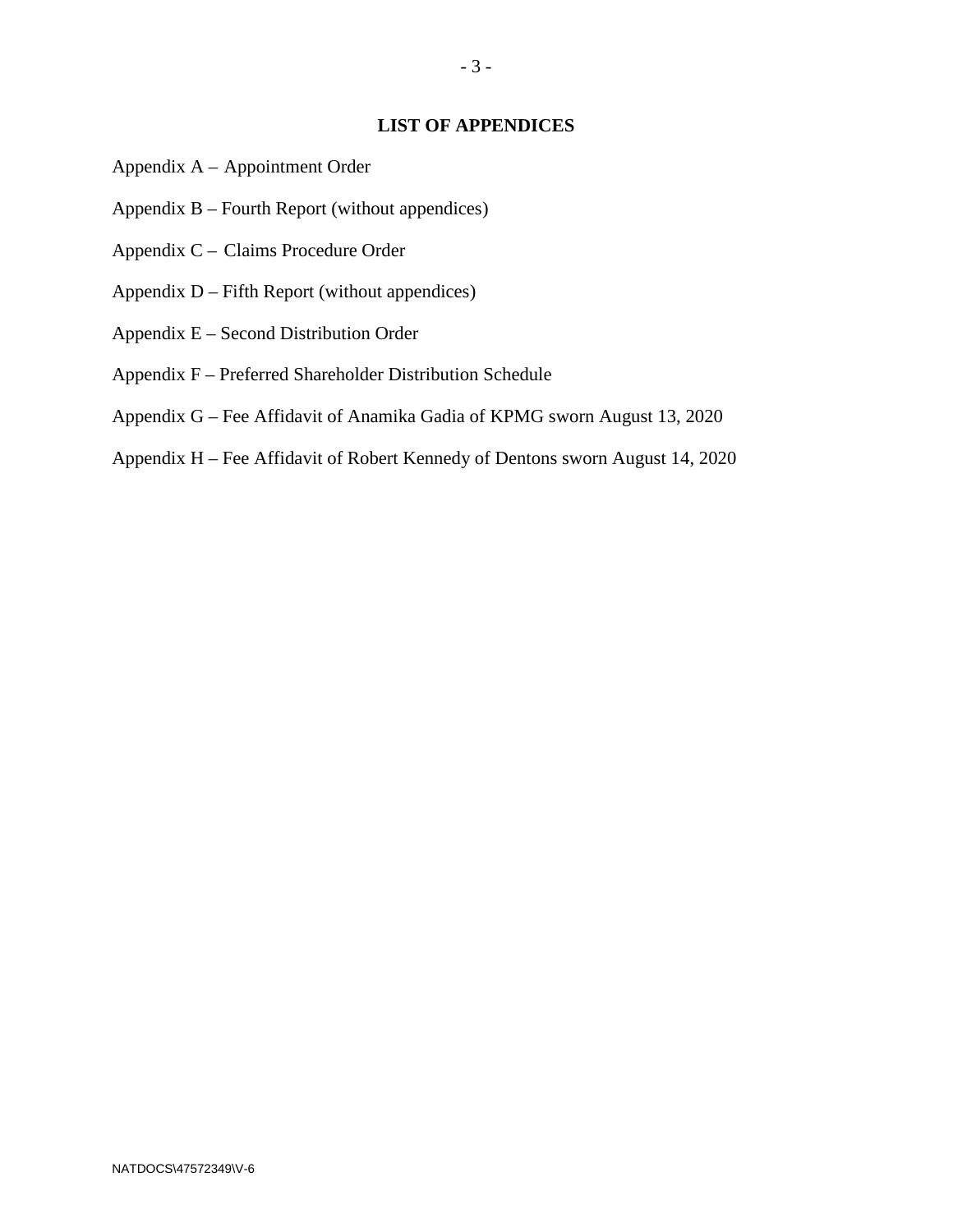#### **I. INTRODUCTION AND SUMMARY OF PROCEEDINGS**

- 1. The Toronto-Dominion Bank ("**TD Bank**") filed an application (the "**Application**") before the Ontario Superior Court of Justice (Commercial List) (the "**Court**") for interim relief pursuant to sections 207 and 209 of the *Business Corporations Act* (Ontario) for, among other things, an order for the sale of the assets and business of Oxford Advanced Imaging Inc. ("**OAI**") and for the appointment of KPMG Inc. ("**KPMG**") as sales officer of OAI (the "**Sales Officer**").
- 2. The Application was heard on August 29, 2018 and KPMG was appointed Sales Officer (the "**Appointment Order**") which, among other things, authorized and directed the Sales Officer to carry out a process for the sale of the assets and business of OAI (the "**Property**"). A copy of the Appointment Order is attached as **Appendix "A"** herein.
- 3. The Property consisted of all the assets, undertakings and properties acquired for, or used in relation to, OAI's diagnostic imaging clinics. The operations of OAI consisted of two clinics, one is located in Mississauga, Ontario and the other one is located in Ajax, Ontario.
- 4. The Sales Officer issued its first report to the Court on November 12, 2018 (the "**First Report**"). As detailed in the First Report, the Sales Officer brought a motion returnable on November 20, 2018 seeking an Approval and Vesting Order approving: (a) the sale transaction (the "**Transaction**") contemplated by an asset purchase agreement between the Sales Officer and 2659428 Ontario Inc. (the "**Purchaser**") dated October 25, 2018 (the "**Asset Purchase Agreement**"), as amended by an amending agreement dated November 19, 2018 (the "**First Amendment**") and a second amending agreement dated April 23, 2019 (the "**Second Amendment**", and together with the Asset Purchase Agreement and First Amendment, the "**Amended Asset Purchase Agreement**") and vesting in the Purchaser, OAI's right, title and interest in and to the assets described in the Amended Asset Purchase Agreement, and (b) the Sales Officer's activities as set forth in the First Report.
- 5. The Sales Officer issued its second report to the Court on April 26, 2019 (the "**Second Report**"). As detailed in the Second Report, the Sales Officer brought a motion returnable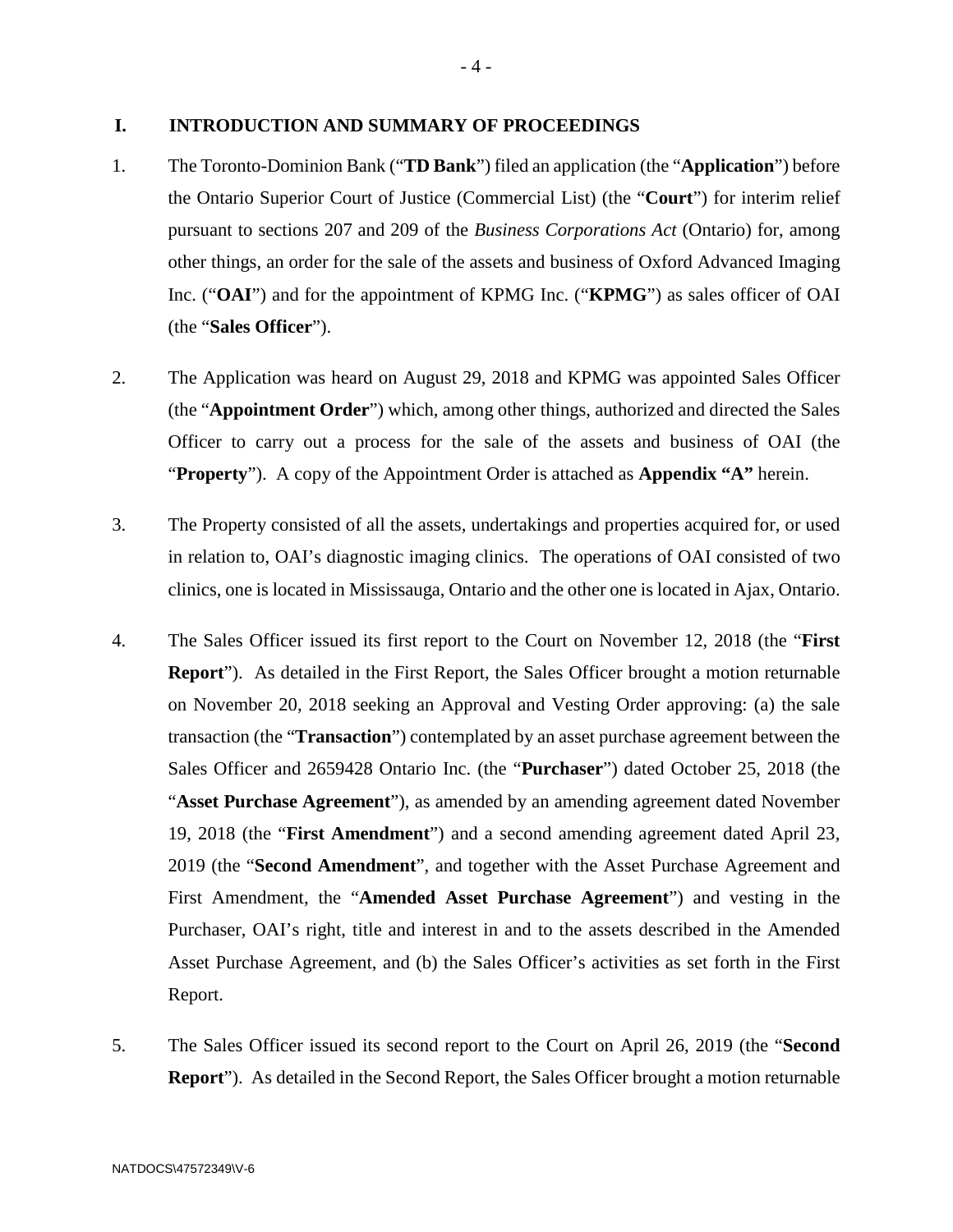on May 2, 2019 seeking an Order approving: (a) the Second Amendment, and (b) approving the activities of the Sales Officer as set out in the Second Report and approving the fees and disbursements of the Sales Officer and the Sales Officer's legal counsel, Dentons Canada LLP ("**Dentons**"), for the period up to January 30, 2019.

- 6. The Sales Officer issued its third report to the Court on June 12, 2019 (the "**Third Report**"). As detailed in the Third Report, the Transaction closed on May 30, 2019 and the Sales Officer brought a motion returnable on June 18, 2019 seeking an Order (the "**First Distribution Order**"): (a) updating the Court with respect to the closing of the Transaction, (b) authorizing and approving the Sales Officer to make a distribution from the proceeds of the closing of the Transaction (the "**Sale Proceeds**") to TD Bank and ECN Financial Inc. ("**ECN**") in full and final satisfaction of the indebtedness owing by OAI to each of TD Bank and ECN, and to KPMG Corporate Finance Inc. ("**KPMG CF**") and Blake, Cassels & Graydon LLP ("**Blakes**") for the fees and disbursements incurred by OAI prior to the making of the Appointment Order, and (c) approving the activities of the Sales Officer as set out in the Third Report and approving the fees and disbursements of the Sales Officer and Dentons for the period of February 1, 2019 to May 31, 2019.
- 7. The Sales Officer issued its fourth report to the Court on August 23, 2019 (the "**Fourth Report**"). A copy of the Fourth Report (without appendices) is attached as **Appendix "B"** herein. As detailed in the Fourth Report, the Sales Officer brought a motion returnable on August 29, 2019 seeking an Order (the "**Claims Procedure Order**"): (a) approving and authorizing the Claims Procedure (as defined in the Claims Procedure Order) and authorizing, directing and empowering the Sales Officer to implement and carry out the Claims Procedure in accordance with the terms of the Claims Procedure Order, and (b) approving the activities of the Sales Officer as set out in the Fourth Report. On August 29, 2019, the Court granted the Claims Procedure Order. A copy of the Claims Procedure Order is attached as **Appendix "C"** herein.
- 8. The Sales Officer issued its fifth report to the Court on December 4, 2019 (the "**Fifth Report**"). A copy of the Fifth Report (without appendices) is attached as **Appendix "D"** herein. As detailed in the Fifth Report, the Sales Officer brought a motion returnable on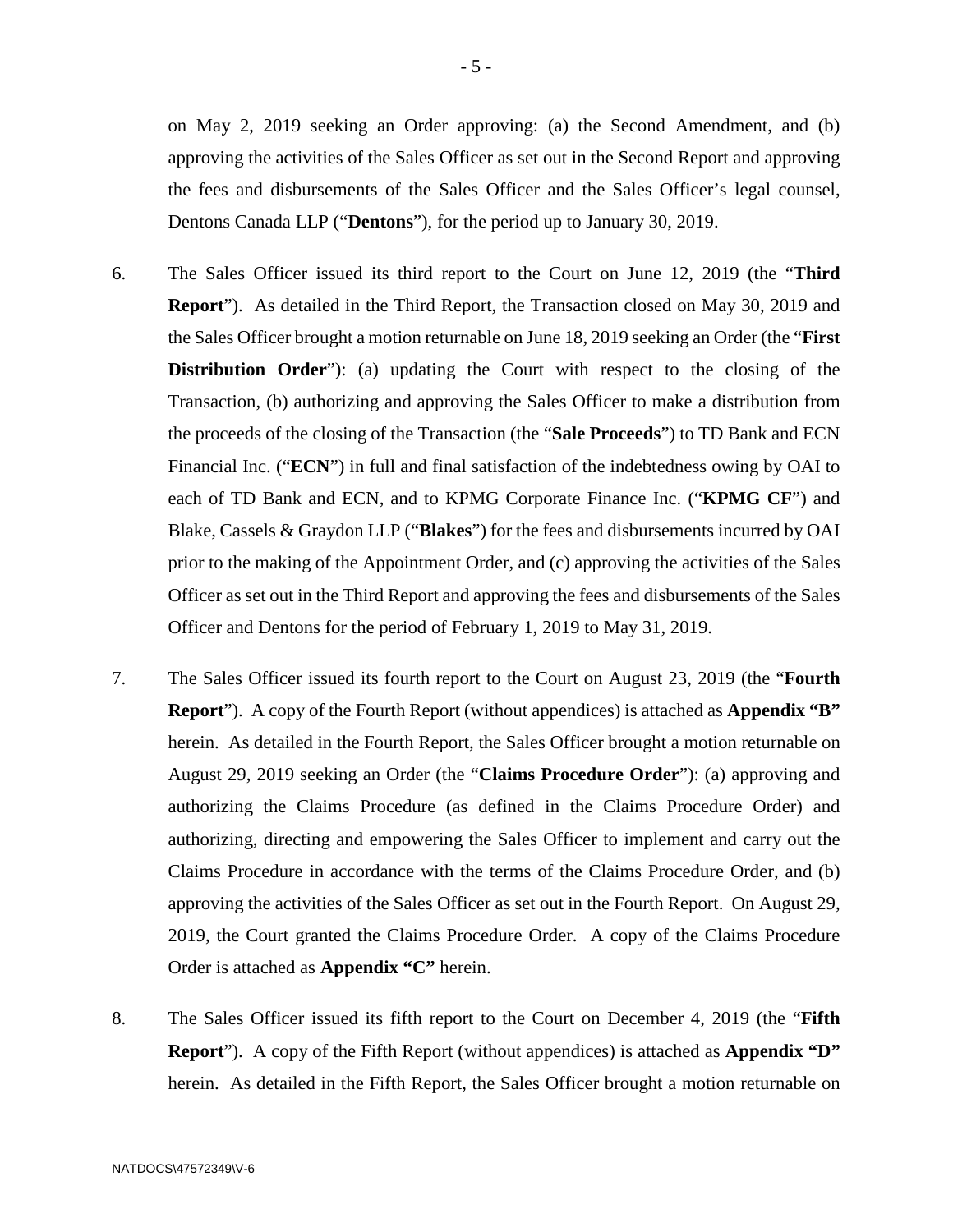December 9, 2019, seeking an Order (the "**Second Distribution Order**"): (a) approving and authorizing the Sales Officer to make a distribution from the Sale Proceeds to each Creditor with a Proven Claim (as defined in the Claims Procedure Order) against OAI (the "**Second Distribution**"), and (b) approving the activities of the Sales Officer as set out in the Fifth Report and approving the fees of the Sales Officer for the period of June 1, 2019 to October 31, 2019, and the fees of Dentons for the period of June 1, 2019 to November 30, 2019. On December 9, 2019, the Court granted the Second Distribution Order. A copy of the Second Distribution Order is attached as **Appendix "E"** herein.

9. Capitalized terms used but not otherwise defined herein shall have the same meanings set out in the Claims Procedure Order.

#### **II. PURPOSE OF THIS SIXTH REPORT**

- 10. The purpose of the Sales Officer's sixth report to the Court dated August 14, 2020 (the "**Sixth Report**") is to:
	- (a) update this Honourable Court with the respect to:
		- (i) the completion of the Transaction post-closing matters;
		- (ii) the status of the Claims Procedure and the distribution in respect of the proof of claim filed by Her Majesty the Queen in right of Ontario c/o the Ministry of Health (the "**MoH Claim**");
		- (iii) the Sales Officer's activities since the date of the Fifth Report including, without limitation, the Sales Officer's discussions with OAI and the Ministry of Health (the "**MoH**") relating to OAI's claims for additional funding for services previously delivered pursuant to the Licenses (as defined herein) and the Funding Agreements (as defined herein); and
		- (iv) the Sales Officer's statement of receipts and disbursements up to and including August 12, 2020 (the "**R&D Statement**");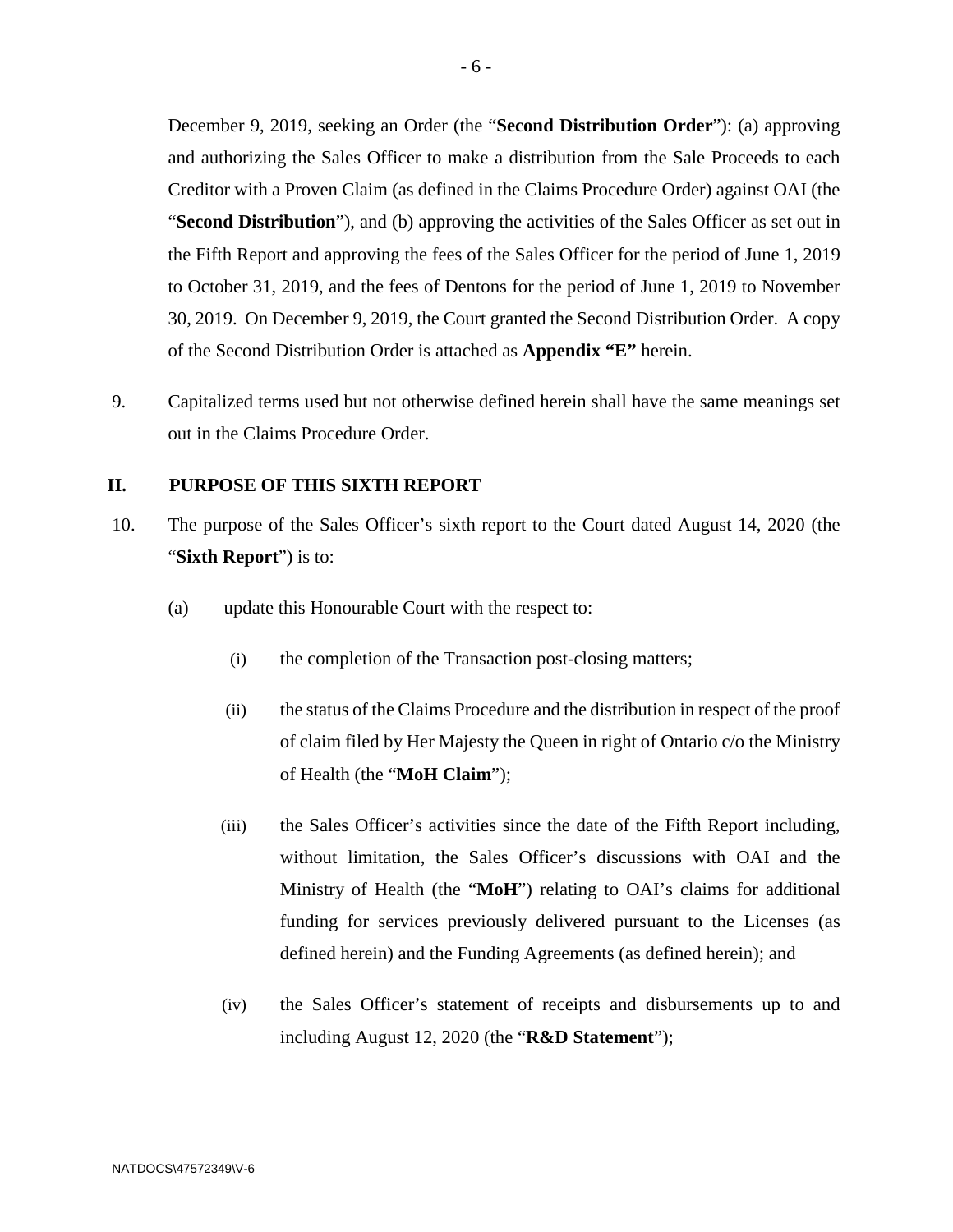- (b) provide this Honourable Court with the necessary information to support an Order (the "**Distribution and Discharge Order**"):
	- (i) approving and authorizing the Sales Officer to make a distribution of the Remaining Funds (as defined herein and as set out in the R&D Statement), following the payment of the Remaining Fees (as defined herein) and if applicable, the Outstanding Distributions (as defined herein), to the holders of the Preferred Shares (as defined herein) of OAI on a *pro rata* basis (the "**Preferred Shareholder Distribution**");
	- (ii) forever barring and extinguishing the claims of the Absent Creditors (as defined herein) in respect of the Outstanding Distributions in the event the Outstanding Distributions form part of the Preferred Shareholder Distribution;
	- (iii) approving the Sixth Report and the activities of the Sales Officer as set out in this Sixth Report;
	- (iv) approving the R&D Statement;
	- (v) approving the fees of the Sales Officer for the period of November 1, 2019 to July 31, 2020, and Dentons for the period of December 1, 2019 to July 31, 2020, together with the Remaining Fees; and
	- (vi) discharging KPMG as Sales Officer effective upon the filing of the Sales Officer's discharge certificate, attached as **Schedule "B"** to the proposed Distribution and Discharge Order (the "**Sales Officer's Discharge Certificate**"), certifying that the Remaining Activities (as defined herein) have been completed to the satisfaction of the Sales Officer.
- 11. Unless otherwise stated, all monetary amounts contained herein are expressed in Canadian dollars.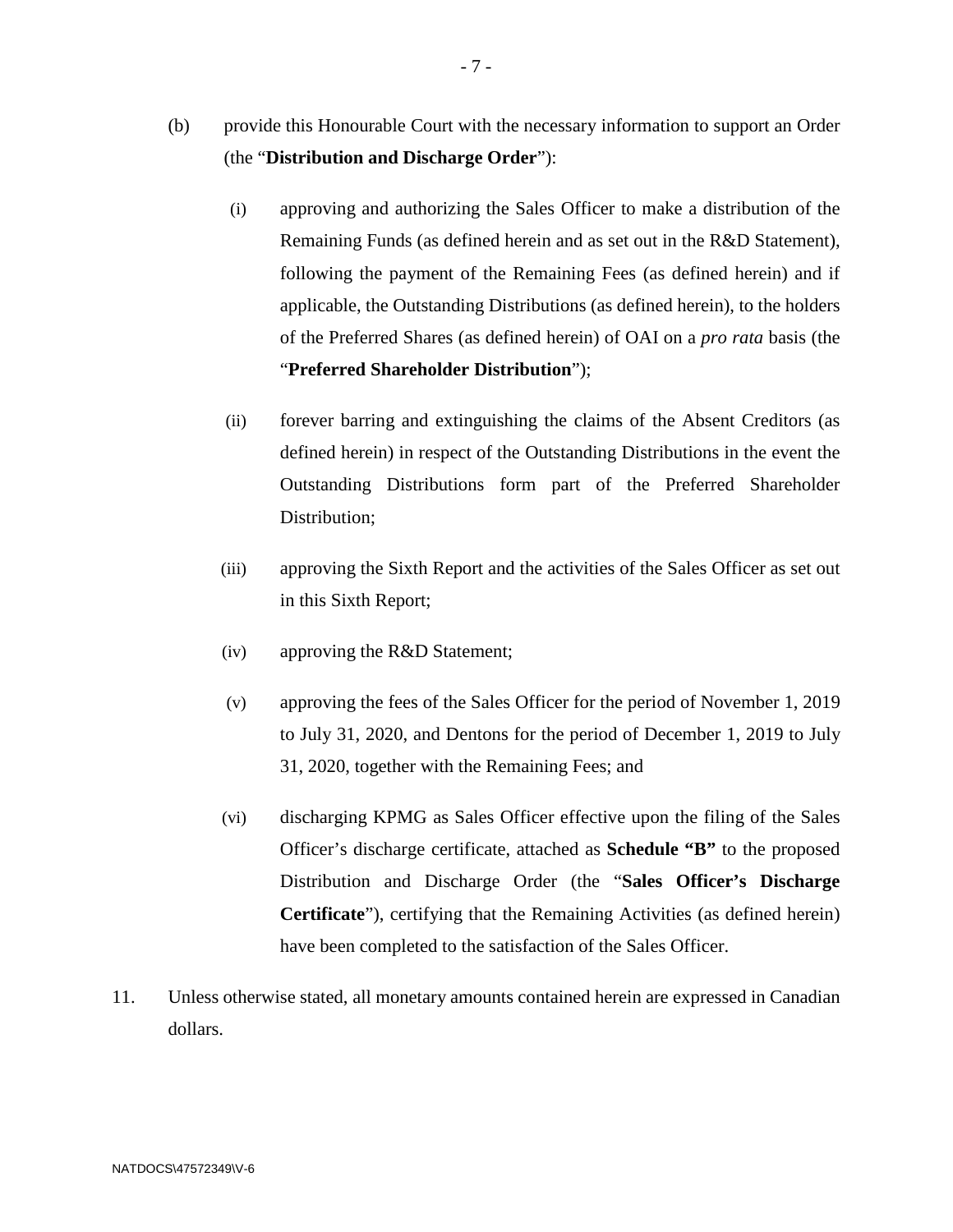- 12. The information contained in this Sixth Report has been obtained from the books and records and other information of OAI. The accuracy and completeness of the financial information contained herein has not been audited or otherwise verified by the Sales Officer, and the Sales Officer does not express an opinion or provide any other form of assurance with respect to the information presented herein or relied upon by the Sales Officer in preparing this Sixth Report.
- 13. Future oriented financial information reported or relied on in preparing this Sixth Report is based on OAI management's assumptions regarding future events; actual results may vary from forecast and such variations may be material.

#### **III. UPDATE ON THE SALES OFFICER'S ACTIVITIES**

- 14. Since the date of the Fifth Report, the Sales Officer has:
	- (a) completed the Second Distribution in accordance with the Second Distribution Order;
	- (b) continued to work with the Purchaser and its counsel with respect to the completion of the transfer of certain patient data pursuant to the Amended Asset Purchase Agreement and the reconciliation of Data Migration (as defined herein) costs;
	- (c) engaged in various discussions with the MoH and OAI's counsel regarding the resolution of the MoH Claim;
	- (d) engaged in various discussions with OAI's counsel and the MoH regarding a claim asserted by OAI relating to additional funding obligations of the MoH to OAI (the "**Funding Claim**") under independent health facility licence numbers 5094573 (A061 – Mississauga) and 6991291 (A062 – Ajax) (collectively, the "**Licenses**"), and the corresponding transfer payment agreements (collectively, the "**Funding Agreements**"), as detailed herein;
	- (e) engaged in various discussions with OAI's counsel and counsel to certain of OAI's shareholders with respect to making a further distribution of funds in the possession of the Sales Officer;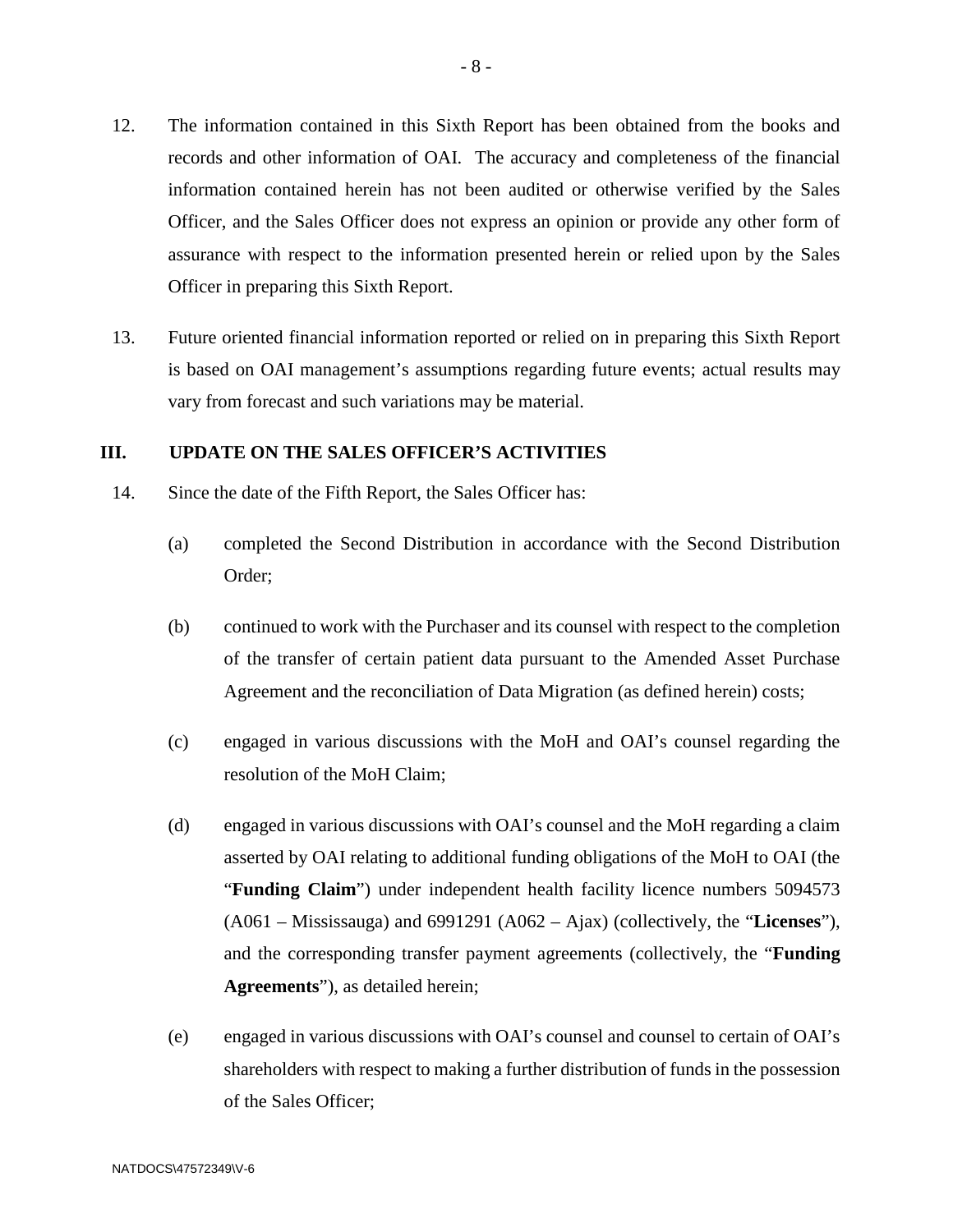- (f) obtained copies of OAI's minute book (the "**Minute Book**"), articles of incorporation (as amended, the "**Articles**"), unanimous shareholders' agreement ("**USA**") and other corporate records and instructed Dentons to conduct a review of same and assess shareholder claims to the funds remaining in the Sales Officer's possession; and
- (g) completed other miscellaneous administrative obligations of the Sales Officer pursuant to the Appointment Order.

## **IV. TRANSACTION - POST-CLOSING MATTERS**

- 15. The post-closing data migration activities of the Purchaser pursuant to the Amended Asset Purchase Agreement were completed in January 2020. The post-closing migration related to the transfer of certain patient data, as required pursuant to the *Independent Health Facilities Act* (Ontario) (the "**Data Migration**").
- 16. Pursuant to an Undertaking and Indemnity dated May 30, 2019 (the "**Undertaking**"), the Purchaser agreed to pay a fixed amount of \$3,000 per month to the Sales Officer in respect of the costs associated with the Data Migration process. From the date of closing of the Transaction, the Purchaser paid the required monthly payment to the Sales Officer in accordance with the Undertaking. However, the Purchaser also paid amounts directly to the data service provider for the months of October 2019 to January 2020 (the "**Overpayment Period**"), as requested by Oxford Medical Imaging Inc. (who shared in the data management system with OAI). As a result, the Purchaser has "double" paid the monthly Data Migration costs during the Overpayment Period. For greater clarity, the Sales Officer only paid the service provider up to and including September 2019 and did not pay during the Overpayment Period.
- 17. Following various discussions between the Sales Officer, Dentons, the Purchaser and its counsel, the Sales Officer agreed to reimburse the monthly costs paid by the Purchaser pursuant to the Undertaking for the Overpayment Period totalling \$12,000.
- 18. The Sales Officer has reimbursed \$12,000 to the Purchaser.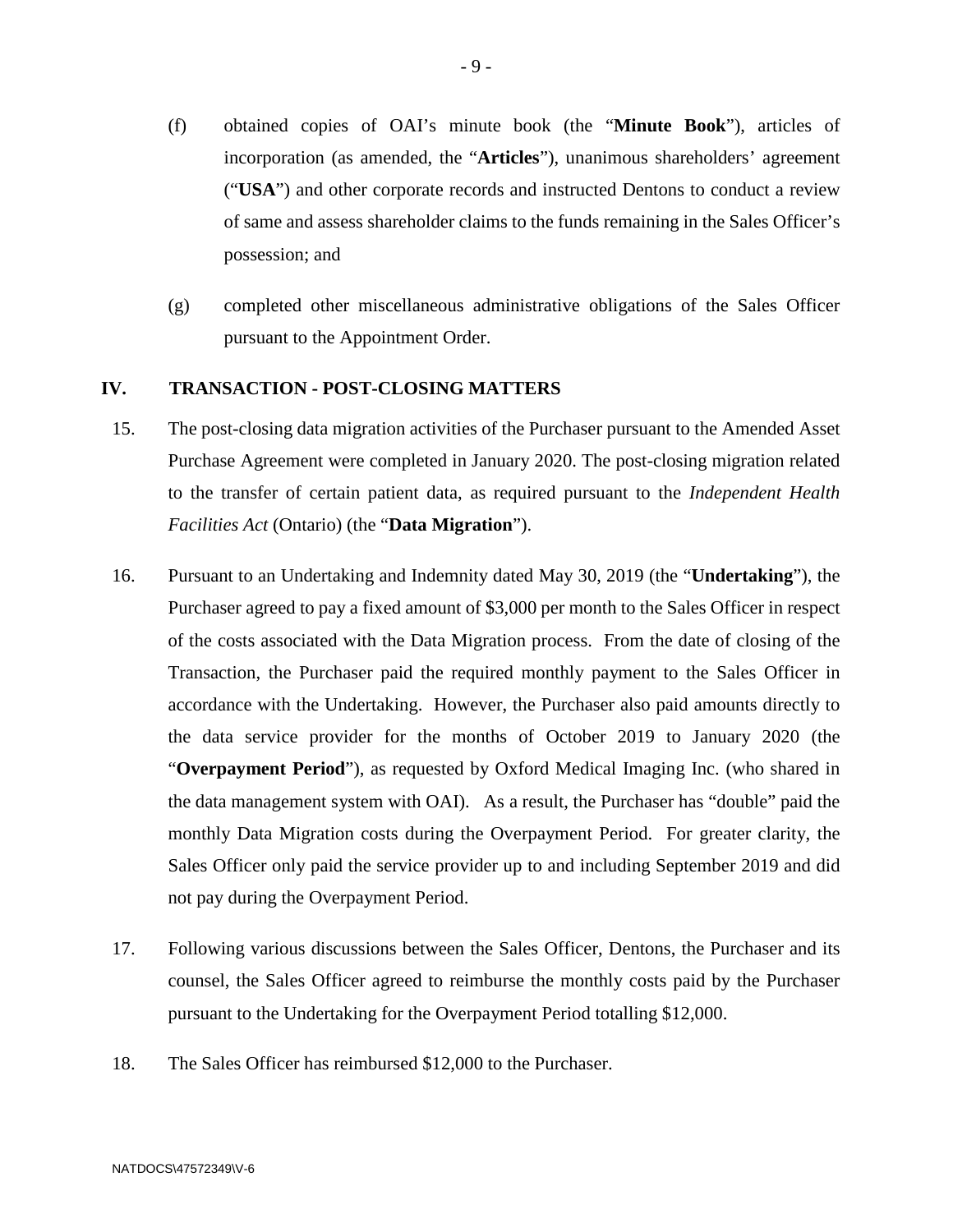#### **V. STATUS OF THE CLAIMS PROCEDURE – OAI FUNDING CLAIM**

- 19. Pursuant to the Claims Procedure Order, the Sales Officer administered a dual-process Claims Procedure which involved: (a) delivering a claim statement to known creditors (the "**Known Creditors**"), and (b) simultaneously publishing a general call for claims to other potential creditors of OAI.
- 20. The results of the Claims Procedure are detailed in the Fifth Report. Shortly following the granting of the Second Distribution Order, the Sales Officer made the Second Distribution in full satisfaction of all Proven Claims, save for the MoH Claim (discussed below).

## *Outstanding Distributions*

- 21. Notwithstanding that the Sales Officer has made the Second Distribution, two Known Creditors have yet to deposit the distribution cheque delivered by the Sales Officer in satisfaction of their Proven Claims (collectively, the "**Outstanding Distributions**"). The particulars of the Known Creditors holding the Outstanding Distributions are as follows: (a) QuByte Corp. ("**QuByte**") in the amount of \$406.80, and (b) Bracco Imaging Canada in the amount of \$7,766.95 ("**Bracco**").
- 22. The Sales Officer has taken the following steps to deliver the Outstanding Distributions, without success:
	- (a) Various correspondence to OAI for additional contact information for QuByte and Bracco (collectively, the "**Absent Creditors**"), without a reply;
	- (b) QuByte: internet searches for updated contact information, without success; and
	- (c) Bracco: internet searches for updated contact information, without success, and voicemails left on a general line, without a return call.
- 23. The Sales Officer is requesting that the Court direct the Sales Officer to continue attempts to locate and communicate with QuByte and Bracco to facilitate the delivery Outstanding Distributions for an additional 15 day period (the "**Payment Period**"). In the event the Sales Officer is unable to deliver the Outstanding Distributions within the Payment Period,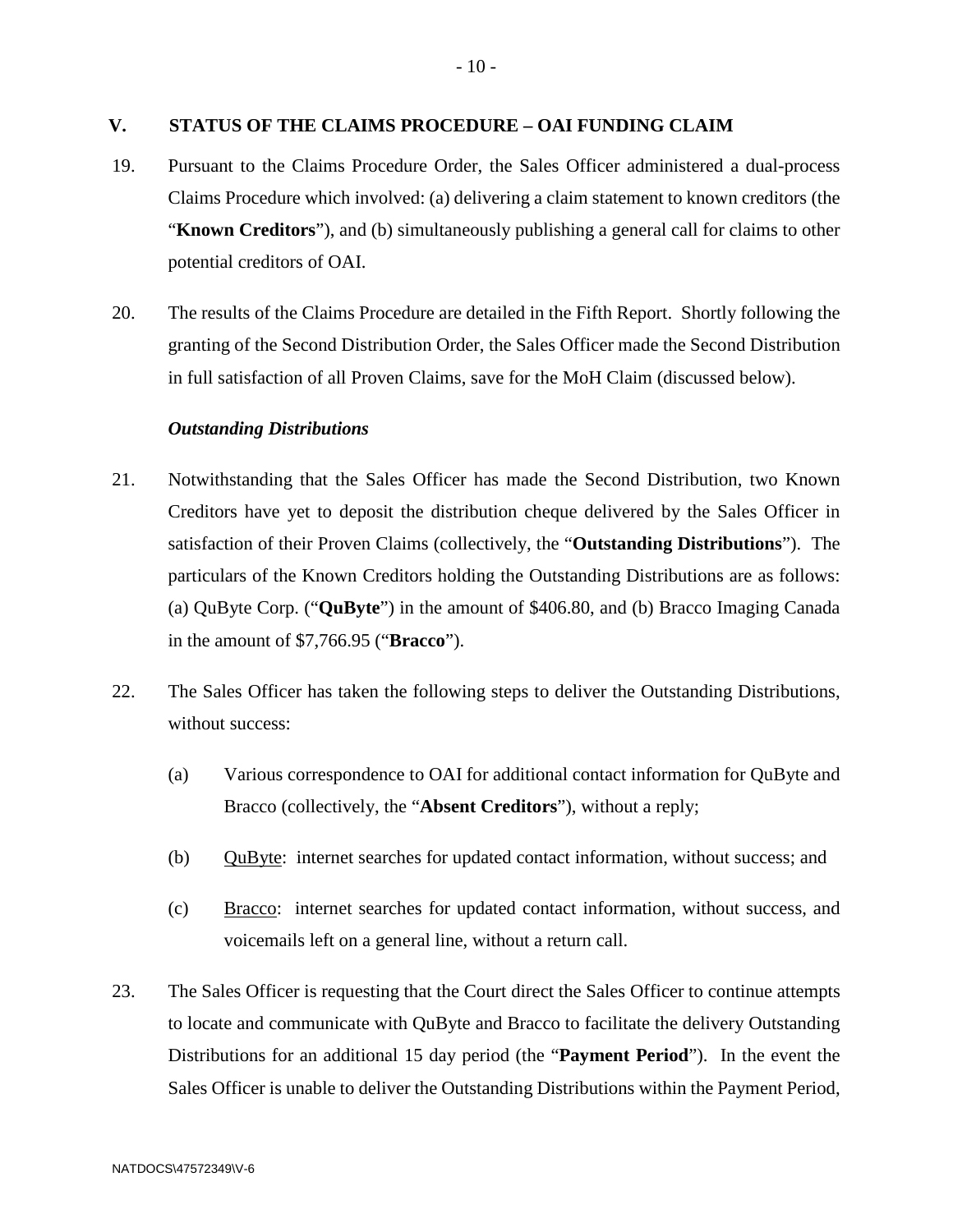the Sales Officer requests that the aggregate Proven Claim amounts of QuByte and Bracco be distributed as part of the Preferred Shareholder Distribution, and thereafter barring and extinguishing the claims of the Absent Creditors in respect of the Outstanding Distributions.

## *MoH Claim*

- 24. The MoH Claim is based on overfunded payments to OAI under the Funding Agreements in the aggregate amount of \$151,746. In reviewing and assessing the MoH Claim, the Sales Officer:
	- (a) obtained copies of the Funding Agreements, together with other relevant documentation and correspondence between the MoH and OAI with respect to the MoH Claim;
	- (b) solicited written submissions from each of the MoH and OAI regarding the merits of the MoH Claim; and
	- (c) engaged in various discussions with counsel to the MoH and counsel to OAI regarding the merits of the MoH Claim.
- 25. Following a thorough review and assessment of the relevant documentation and submissions, the Sales Officer, in its discretion, determined to accept the full amount of the MoH Claim, being \$151,746, as a Proven Claim in accordance with the Claims Procedure. On June 2, 2020, Dentons, on behalf of the Sales Officer, delivered a Notice of Proven Claim to the MoH confirming that the Sales Officer had accepted the MoH Claim as a Proven Claim. OAI supports the Sales Officer's determination of the MoH Claim as a Proven Claim.

#### *Funding Claim*

26. During the course of the assessment and determination of the MoH Claim, the Sales Officer was made aware of the Funding Claim which, as noted above, is a claim asserted by OAI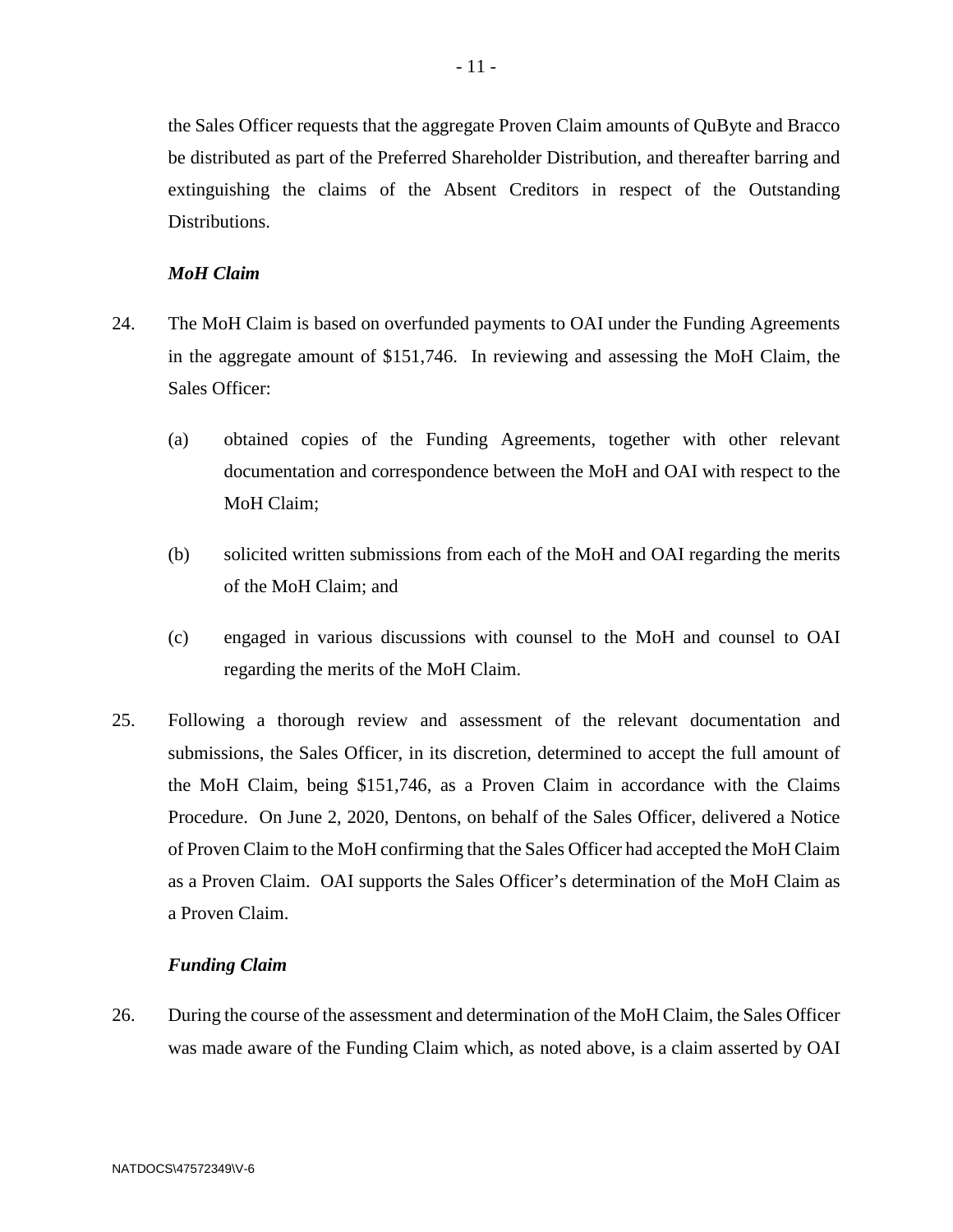against the MoH for additional funding obligations pursuant to the Licenses and the Funding Agreements.

- 27. The Funding Claim fell outside the scope of the Claims Procedure, as it is a claim asserted *by* and not *against* OAI. However, during the assessment of the MoH Claim, the Sales Officer noted the overlap in parties and potential set-off issues raised by the parties in respect of the Funding Claim and the MoH Claim. In the circumstances, the Sales Officer engaged in various without prejudice discussions with OAI and the MoH regarding the resolution of the Funding Claim.
- 28. In July 2020, counsel to OAI and counsel to the MoH advised the Sales Officer that the parties had consensually resolved the Funding Claim and that pursuant to such agreement:
	- (a) the MoH would deliver the sum of \$737,240.62 (the "**Funding Claim Funds**") to the Sales Officer, to be held for the benefit of OAI and to be dealt with in the same manner as the remaining Sale Proceeds in the Sales Officer's possession; and
	- (b) the Funding Claim Funds were being delivered in full and final satisfaction of the MoH's obligations to OAI and in full and final satisfaction of the Funding Claim.
- 29. Shortly following the settlement in relation to the Funding Claim, the Sales Officer, OAI and MoH agreed to deduct the MoH Claim in its entirety against the Funding Claim Funds.
- 30. On July 30, 2020, the Sales Officer received the total amount of \$585,594.62 from the MoH thereby resolving the payment of the MoH Claim and the Funding Claim.
- 31. The Funding Claim Funds (net) are currently held in trust with the Sales Officer and the deposit is reflected in the R&D Statement.

#### **VI. RECEIPTS AND DISBURSEMENTS**

32. The The following table provides a summary of the total receipts and disbursements in the Sales Officer's trust account from August 29, 2018 to August 12, 2020 (the "**R&D Period**"):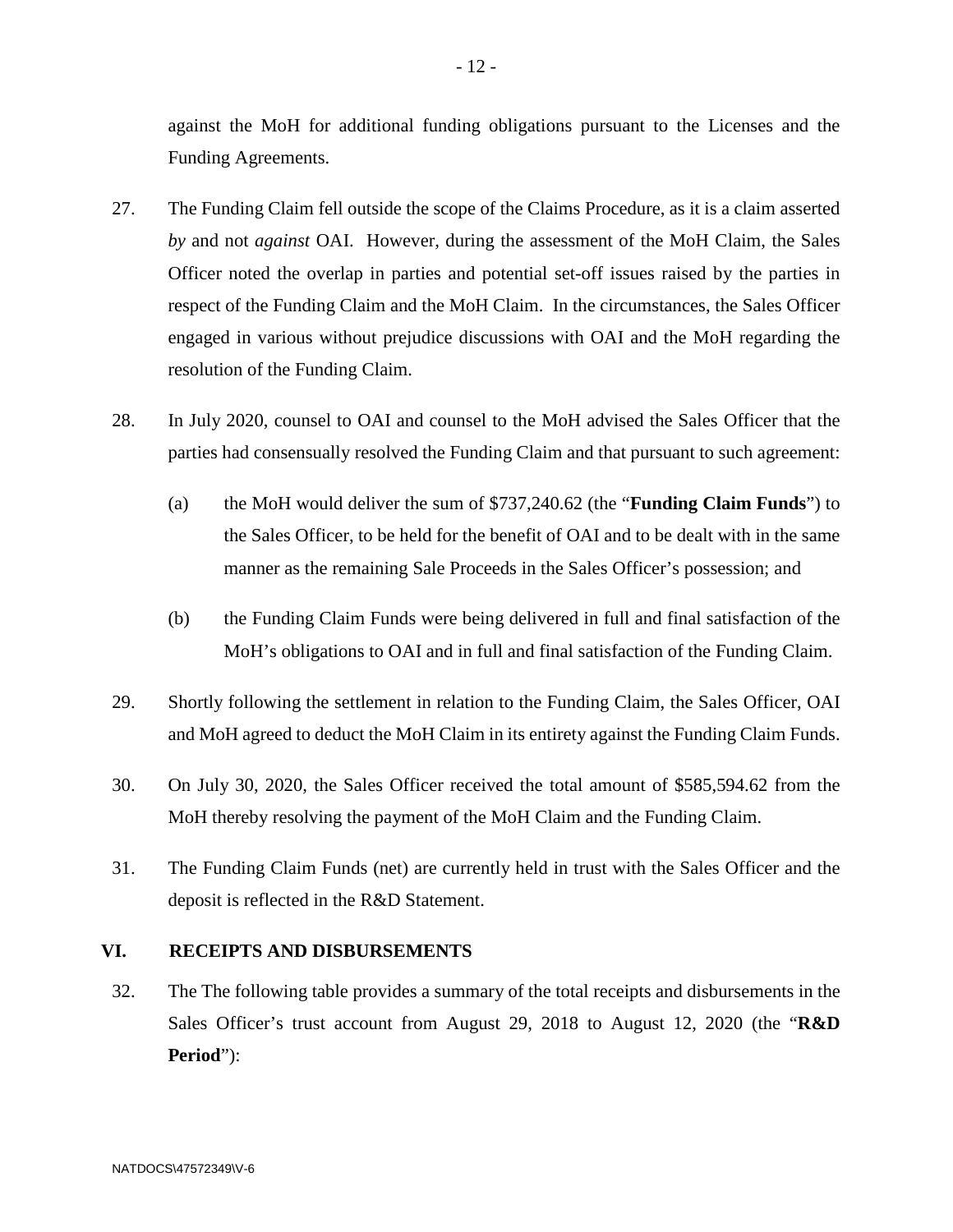| <b>Oxford Advanced Imaging Inc.</b><br><b>Statement of Receipts and Disbursements in the Sales Officer's Trust Account</b><br>For the period August 29, 2018 to August 12, 2020<br><b>Amounts in CAD</b> |            |  |  |
|----------------------------------------------------------------------------------------------------------------------------------------------------------------------------------------------------------|------------|--|--|
| <b>Receipts</b>                                                                                                                                                                                          | Total      |  |  |
| <b>Sale Proceeds</b>                                                                                                                                                                                     | 26,028,243 |  |  |
| <b>Funding Claim</b>                                                                                                                                                                                     | 737,241    |  |  |
| Interest received                                                                                                                                                                                        | 91,869     |  |  |
| Data Migration reimbursements                                                                                                                                                                            | 12,000     |  |  |
| <b>Total Receipts</b>                                                                                                                                                                                    | 26,869,352 |  |  |
| <b>Disbursements</b>                                                                                                                                                                                     |            |  |  |
| Sales Officer's fees                                                                                                                                                                                     | 871,444    |  |  |
| Denton's fees                                                                                                                                                                                            | 727,032    |  |  |
| Data Migration costs                                                                                                                                                                                     | 17,362     |  |  |
| <b>Total Disbursements</b>                                                                                                                                                                               | 1,615,839  |  |  |
| <b>Distributions</b>                                                                                                                                                                                     |            |  |  |
| <b>TD</b> Bank                                                                                                                                                                                           | 9,252,708  |  |  |
| <b>ECN</b>                                                                                                                                                                                               | 11,280,690 |  |  |
| <b>KPMG CF</b>                                                                                                                                                                                           | 1,041,289  |  |  |
| <b>Blakes</b>                                                                                                                                                                                            | 425,311    |  |  |
| Unsecured creditors                                                                                                                                                                                      | 264,474    |  |  |
| <b>Total Distributions</b>                                                                                                                                                                               | 22,264,473 |  |  |
| <b>Closing Cash Balance</b>                                                                                                                                                                              | 2,989,041  |  |  |

- 33. Receipts during the R&D Period were \$26,869,352 and consist of:
	- (a) the Sale Proceeds from the Transaction of \$26,028,243;
	- (b) gross proceeds from the Funding Claim of \$737,241;
	- (c) interest of \$91,869 earned on the funds received into the Sales Officer's trust account and invested by the Sales Officer; and
	- (d) reimbursement of Data Migration costs of \$12,000 by the Purchaser pursuant to the Undertaking (this amount is net of the reimbursement to the Purchaser of the amounts paid by the Purchaser pursuant to the Undertaking in relation to the Overpayment Period).
- 34. Disbursements during the R&D Period total approximately \$1,615,839 and consist of:
	- (a) the Sales Officer's fees and disbursements in the amount of \$871,444;
	- (b) Denton's fees and disbursements in the amount of \$727,032; and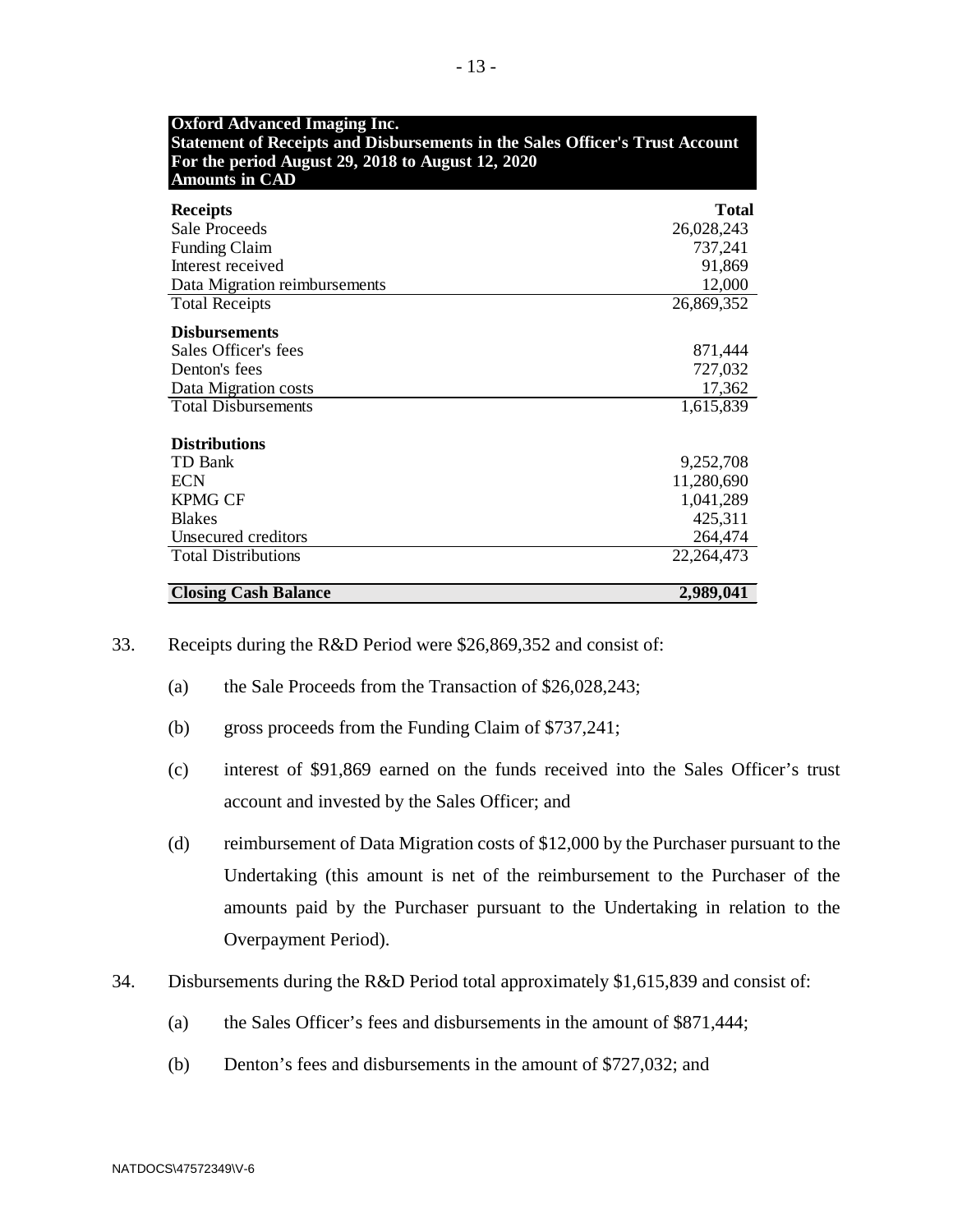- (c) Data Migration costs paid by the Sales Officer to the data service provider pursuant to the Undertaking.
- 35. The Sales Officer has made distributions to Creditors from the Sale Proceeds in the total amount of \$22,264,473 consisting of:
	- (a) a distribution to TD Bank in the amount of \$9,252,708 pursuant to the First Distribution Order;
	- (b) a distribution to ECN in the amount of \$11,280,690 pursuant to the First Distribution Order;
	- (c) a distribution to KPMG CF in the amount of \$1,041,289 pursuant to the First Distribution Order;
	- (d) a distribution to Blakes in the amount of \$425,311 pursuant to the First Distribution Order; and
	- (e) distribution to unsecured creditors with Proven Claims in amount of \$264,474 pursuant to the Second Distribution Order.
- 36. As of August 12, 2020, the excess of receipts over disbursements is approximately \$2,989,041 (the "**Remaining Funds**"). As further described below, the Receiver is seeking authorization to distribute the Remaining Funds, following payment of the Remaining Fees and the Outstanding Distributions (as applicable), on account of the proposed Preferred Shareholder Distribution.
- 37. The Sales Officer seeks Court approval of the R&D Statement.

# **VII. PROPOSED DISTRIBUTION**

38. The Sales Officer is reasonably satisfied that all Claims have been finally determined pursuant to the Claims Procedure Order, and that all Claims against OAI have been satisfied (except for the Outstanding Distributions). Therefore, following the earlier of the delivery of the Outstanding Distributions or the expiry of the Payment Period, the Sales Officer proposes to distribute the Remaining Funds, after payment of the Remaining Fees herein, to OAI's shareholders in accordance with the distribution provisions contained in the Minute Book, the Articles and the USA, as applicable.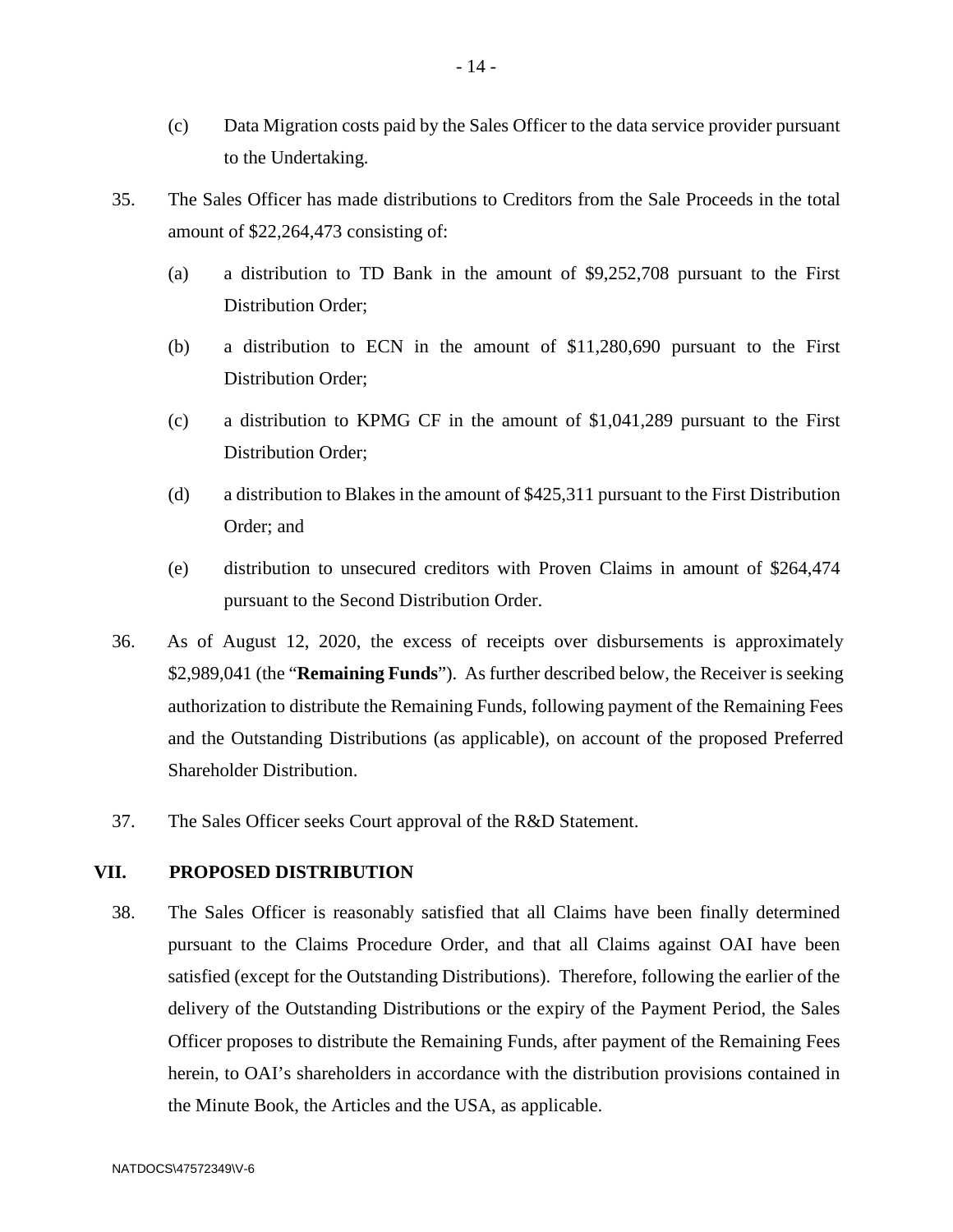- 39. The Sales Officer has obtained an opinion from Dentons<sup>[1](#page-14-0)</sup> regarding a distribution to OAI's shareholders. Subject to the customary qualifications and assumptions contained therein, Dentons has opined that:
	- (a) the Articles are the most authoritative source of instructions and guidance on how the Remaining Funds should be distributed to OAI's shareholders;
	- (b) the Articles establish that OAI's share capital consists of preferred shares issuable in series by way of "series A preferred shares" and "series B preferred shares" (collectively, the "**Preferred Shares**") and common shares (the "**Common Shares**");
	- (c) the Articles stipulate in Schedule A, section (b) the priority of the Preferred Shares over the Common Shares: "*The Preferred Shares of each series shall, with respect to the payment of dividends, the return of capital on the liquidation, dissolution or winding-up of the Corporation and Other Distributions, rank on a parity with the Preferred Shares of every other series and be entitled to preference over the common shares and the shares of any other class or classes ranking junior to the Preferred Shares of the Corporation, as a class.",* which priority is not qualified elsewhere in the Minute Book, the Articles or the USA;
	- (d) the Articles provide that, with respect to the return of capital upon the liquidation, dissolution or winding-up of OAI, or other distribution of the property or assets of OAI, the Preferred Shares rank *pari passu* with each other, and such Preferred Shares are entitled to preference over the Common Shares:

*In the event of the liquidation, dissolution or winding up of the Corporation or other distribution of the property or assets of the Corporation among its shareholders for the purpose of winding up its affairs, whether voluntary or involuntary, before any payment shall be made to the holders of the common shares or any other class or classes of shares ranking junior to the Preferred Shares, as a* 

<span id="page-14-0"></span><sup>&</sup>lt;sup>1</sup> A copy of Dentons' opinion is available upon request.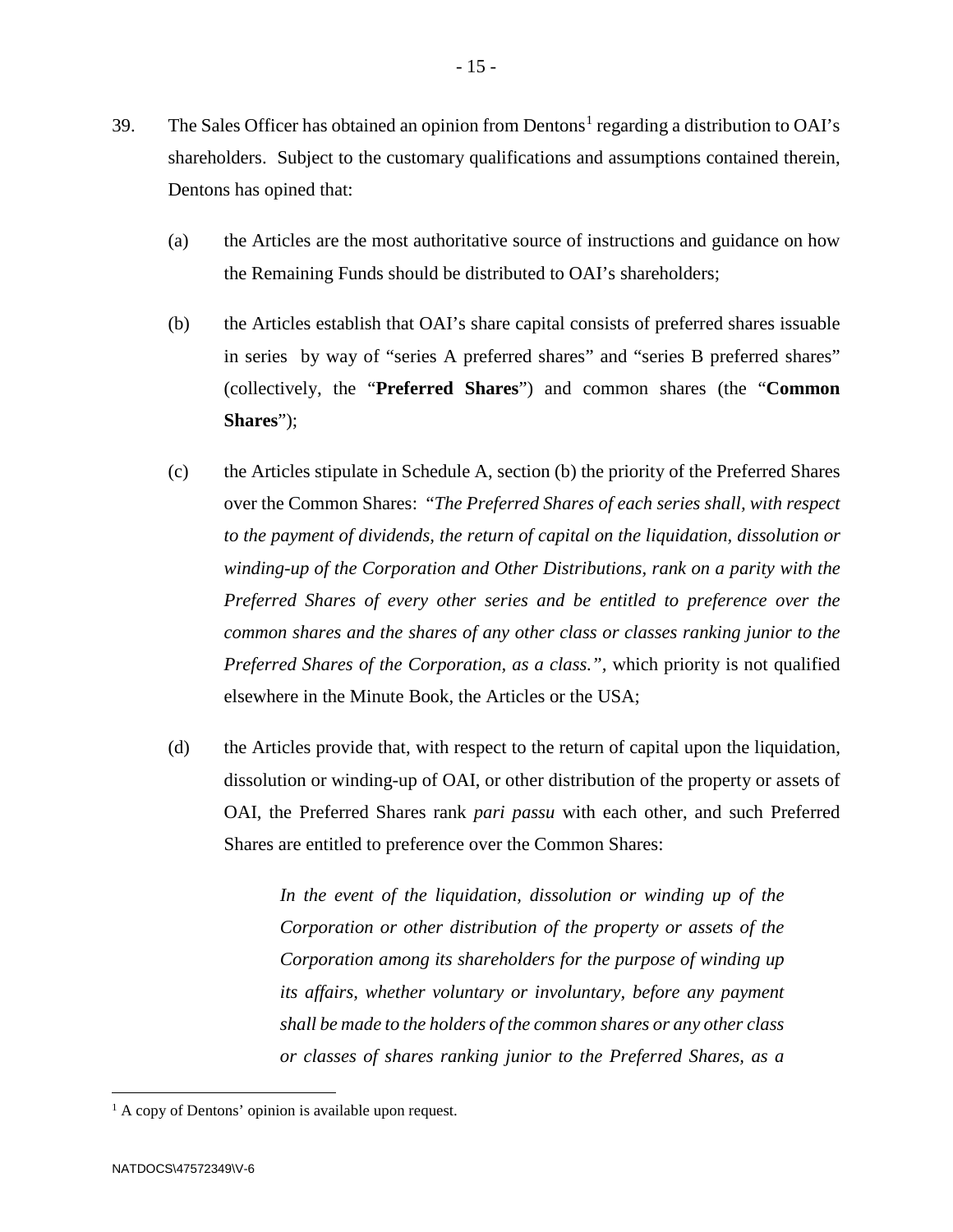*class, the holders of the Series A Preferred Shares, ranking equally with the holders of the Series B Preferred Shares, shall be entitled to receive an amount equal to the Aggregate Series A Purchase Price together with all dividends declared thereon and unpaid in respect of all the issued and outstanding Series A Preferred Shares held by them. [Articles, Schedule B, section B(3) applicable to the series A preferred shares, and the analogous provision in section C(3) applicable to the series B preferred shares];*

- (e) the Articles define the series A purchase price and series B purchase price for each applicable Preferred Share as an amount equal to \$0.6842 per Preferred Share and the aggregate series A (and series B) purchase price as the amount equal to the product of such purchase price multiplied by the total number of issued and outstanding Preferred Shares;
- (f) the Minute Book provides that there are 9,865,403 issued and outstanding Preferred Shares (comprised of 6,942,325 series A preferred shares and 2,923,078 series B preferred shares), held among 8 separate preferred shareholders; and
- (g) the Preferred Shares have a priority claim on distributions of property or assets of the OAI equal to \$6,749,908.73 (plus the amount of all declared and unpaid dividends in respect of the Preferred Shares, if any) (the "**Preferred Share Priority Amount**") before the Common Shares have a right to participate in the return of capital (such amount is the product of 9,865,403 Preferred Shares multiplied by \$0.6842).
- 40. The Remaining Funds will be insufficient to fully satisfy the Preferred Share Priority Amount. The Sales Officer therefore proposes to distribute the Remaining Funds, following payment of the Remaining Fees, to the holders of the Preferred Shares on a *pro rata* basis according to their respective holdings of the Preferred Shares, pursuant to the Articles in Schedule B, section (B)(3) applicable to the series A preferred shares, and the analogous provision in section  $C(3)$  applicable to the series B preferred shares: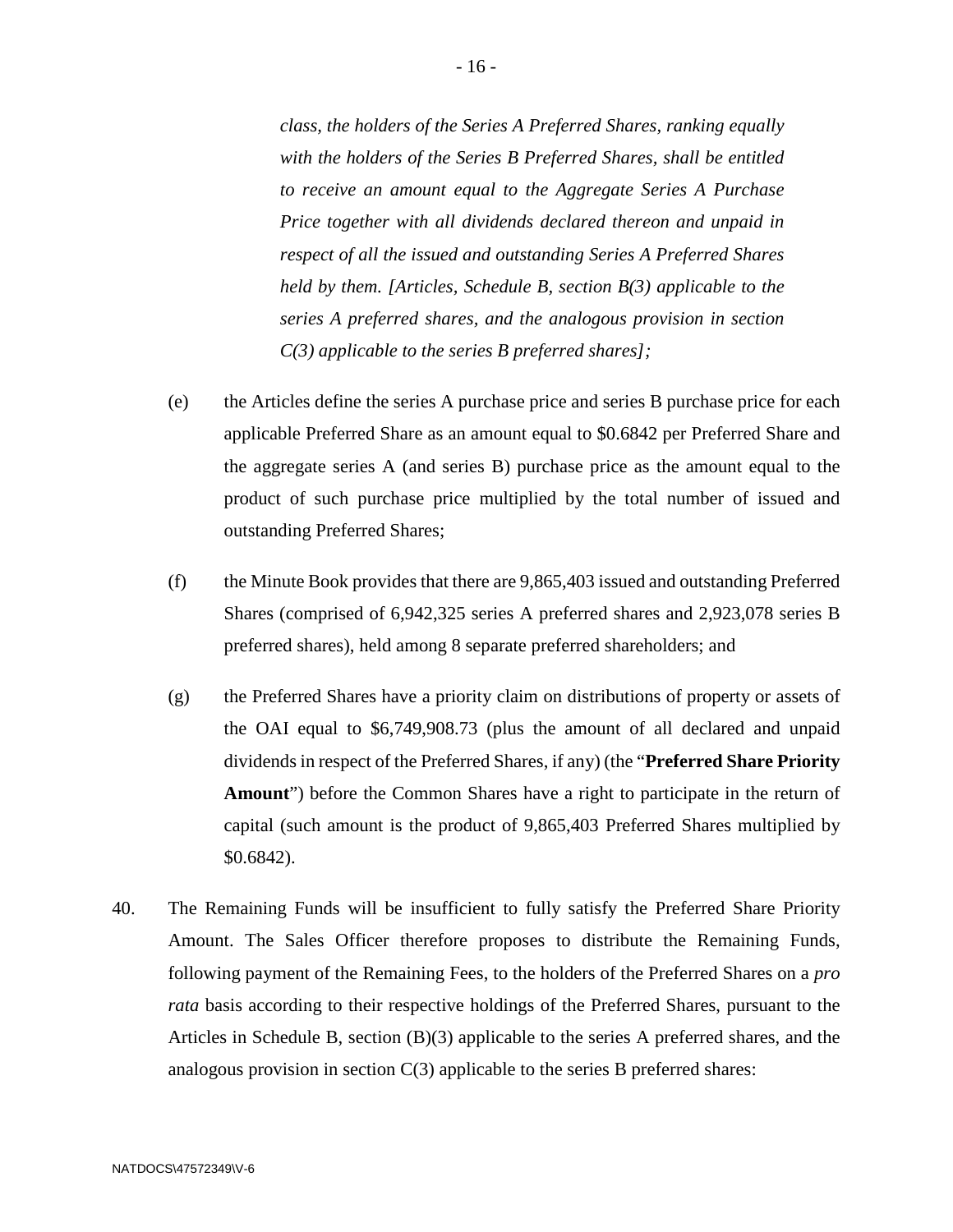*If there shall be insufficient funds to pay to all the holders of the Series A Preferred Shares of the amounts provided above, then the remaining property and assets of the Corporation shall be distributed to the holders of the Series A Preferred Shares and the holders of all other series of the Preferred Shares, ranking pari passu, on a pro rata basis.*

41. The Sales Officer is of the view that the Preferred Shareholder Distribution is appropriate and reasonable in the circumstances and proposes the *pro rata* distribution, as set out in **Appendix "G"**.

#### **VIII. APPROVAL OF PROFESSIONAL FEES**

- 42. The Sales Officer and Dentons have maintained detailed records of their professional time and costs from November 1, 2019 up to an including July 31, 2020 for the Sales Officer, and from December 1, 2019 up to and including July 31, 2020 for Dentons (collectively the **"Fee Period**"), as detailed in the Fee Affidavit of Anamika Gadia of KPMG sworn August 13, 2020 and the Fee Affidavit of Robert Kennedy of Dentons sworn August 14, 2020 (collectively, the "**Fee Affidavits**"). Copies of the Fee Affidavits are attached as **Appendix "H"**, and **Appendix "I"**, respectively.
- 43. Pursuant to paragraph 26 of the Appointment Order, the Sales Officer and its counsel, shall be paid their reasonable fees and disbursements and shall pass their accounts before this Court.
- 44. The fees and disbursements of the Sales Officer during the Fee Period total \$84,613 plus Harmonized Sales Tax in the amount of \$10,999.76. The details of the time spent and the services provided by the Sales Officer are more particularly described in the Fee Affidavit of Anamika Gadia.
- 45. The fees and disbursements of Dentons during the Fee Period total \$131,497.80, plus Harmonized Sales Tax in the amount of \$17,053.11. The details of the time spent and the services provided by Dentons are more particularly described in the Fee Affidavit of Robert Kennedy.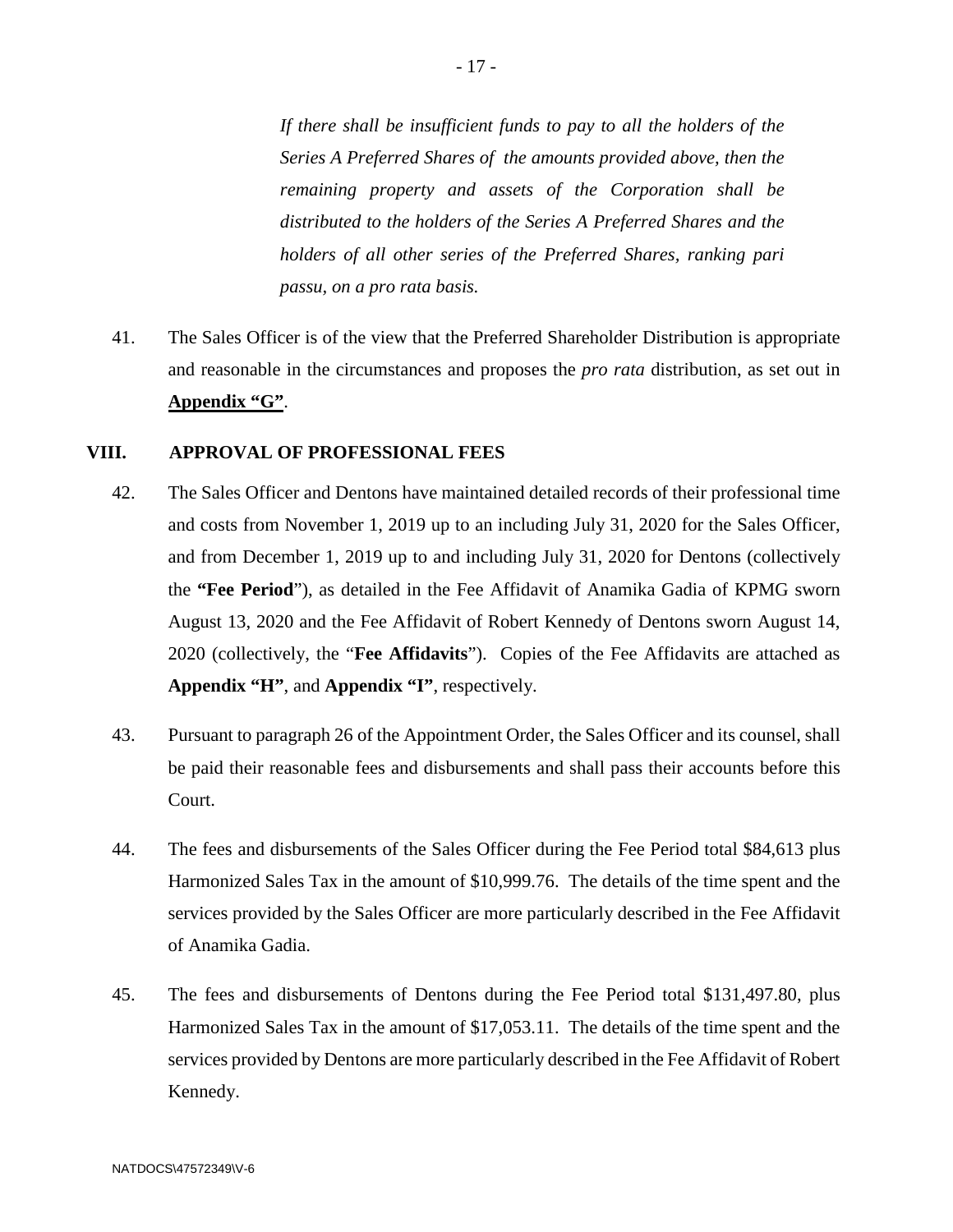- 46. The Sales Officer estimates that it will incur a further \$40,000 in fees and disbursements (including the fees incurred from August 1 to the date of this Sixth Report), plus applicable taxes (the "**Remaining Sales Officer's Fees**") to complete its duties under the Appointment Order in this proceeding. Dentons estimates that it will incur a further \$40,000 in fees and disbursements (including the fees incurred from August 1 to the date of this Sixth Report), plus applicable taxes (the "**Remaining Legal Fees**", and together with the Remaining Sales Officer's Fees, the "**Remaining Fees**") to complete the Remaining Activities. The Sales Officer notes that the Remaining Fees estimate is based upon the Court granting the proposed Distribution and Discharge Order.
- 47. The Sales Officer has reviewed the accounts of its counsel and believes that the accounts of the Sales Officer and Dentons, together with the Remaining Fees, are reasonable in the circumstances and have been or will be incurred in accordance with the provisions of the Appointment Order. The Sales Officer respectfully requests that the Court approve the Sales Officer's fees and disbursements and those of Dentons, including the Remaining Fees.

## **IX. SALES OFFICER DISCHARGE**

- 48. The Sales Officer's remaining activities and duties will include: (a) attending Court for the motion seeking the proposed Distribution and Discharge Order, (b) continuing attempts to complete the Outstanding Distributions, (c) the payment of the Remaining Fees, (d) completing the Preferred Shareholder Distribution, (e) delivering any books and records in the possession of the Sales Officer to OAI, or its legal counsel, (f) any other matters that may arise in respect of these proceedings and the motion seeking the Sales Officer's discharge, and (g) filing of the Sales Officer's Discharge Certificate (collectively, the "**Remaining Activities**"). Once the Sales Officer has completed the Remaining Activities, the Sales Officer will file the Sales Officer's Discharge Certificate with the Court certifying that the Remaining Activities have been completed.
- 49. To the best of the Sales Officer's knowledge and belief, all duties of the Sales Officer as set out in the Appointment Order have been or will be completed and the Sales Officer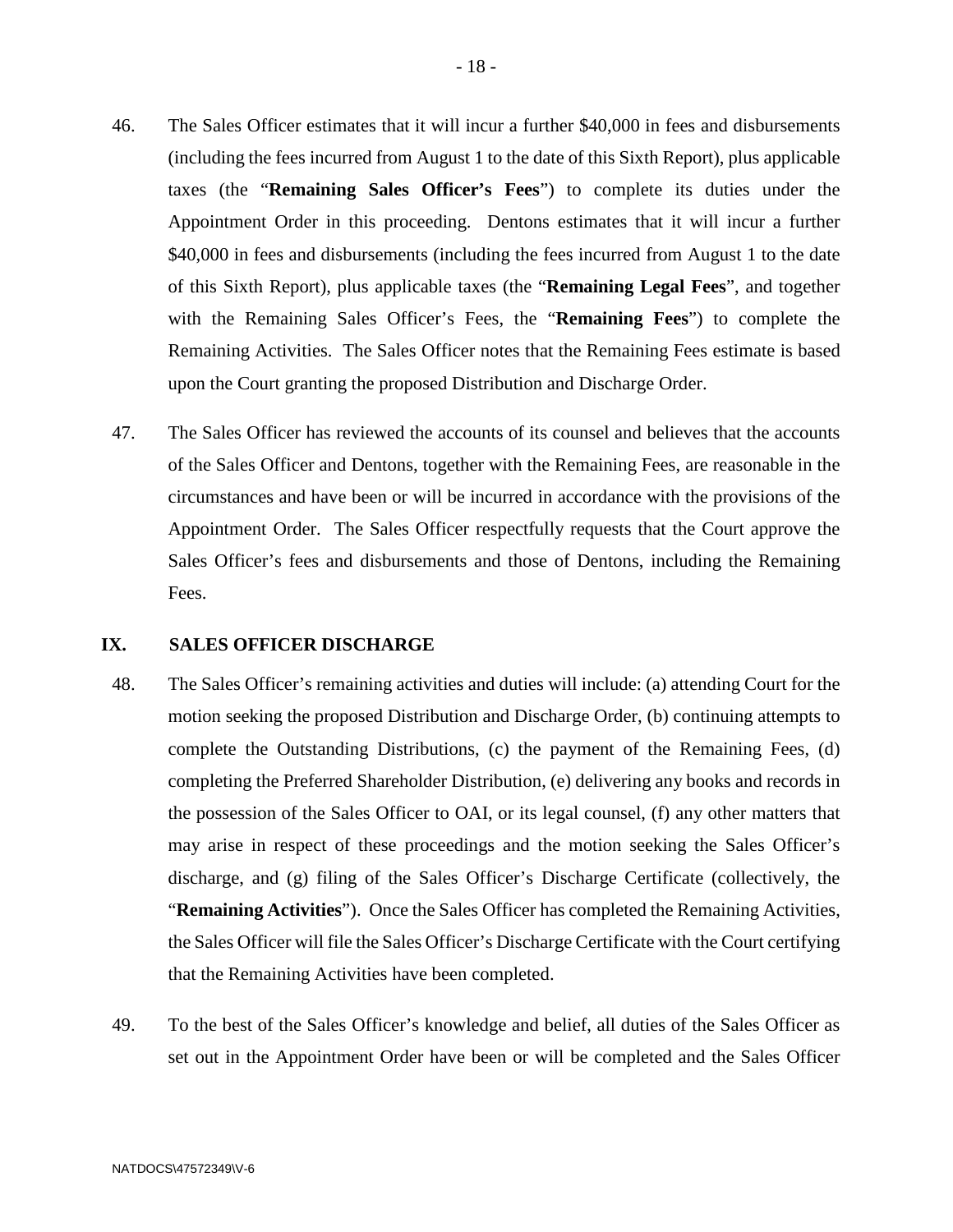respectfully submits that this Court grant an Order discharging the Sales Officer, subject to the Sales Officer completing the Remaining Activities.

## **X. CONCLUSION**

- 50. The Sales Officer submits this Sixth Report to the Court in support of the Sales Officer's Motion for the relief as set out in the Motion Record and recommends that the Court grant the Order substantially in the form contained at Tab 3 of the Motion Record:
	- (a) approving and authorizing the Sales Officer to make the Preferred Shareholder Distribution;
	- (b) forever barring and extinguishing the claims of the Absent Creditors in respect of the Outstanding Distributions in the event the Outstanding Distributions form part of the Preferred Shareholder Distribution pursuant to the Distribution and Discharge Order;
	- (c) approving the Sixth Report and the activities and conduct of the Sales as outlined herein;
	- (d) approving the R&D Statement;
	- (e) approving the professional fees and disbursements (including the Remaining Fees) of the Sales Officer and those of its legal counsel as more particularly described in the Fees Affidavits and the Sixth Report, and authorizing the Sales Officer to pay all fees and disbursements from the Remaining Funds;
	- (f) discharging the Sales Officer, subject to the Sales Officer completing the Remaining Activities and the filing of the Sales Officer's Discharge Certificate; and
	- (g) declaring that, upon filing the Sales Officer's Discharge Certificate, KPMG is released and discharged from any and all liability that KPMG now has or may hereafter have by reason of, or in any way arising out of, the acts or omissions of